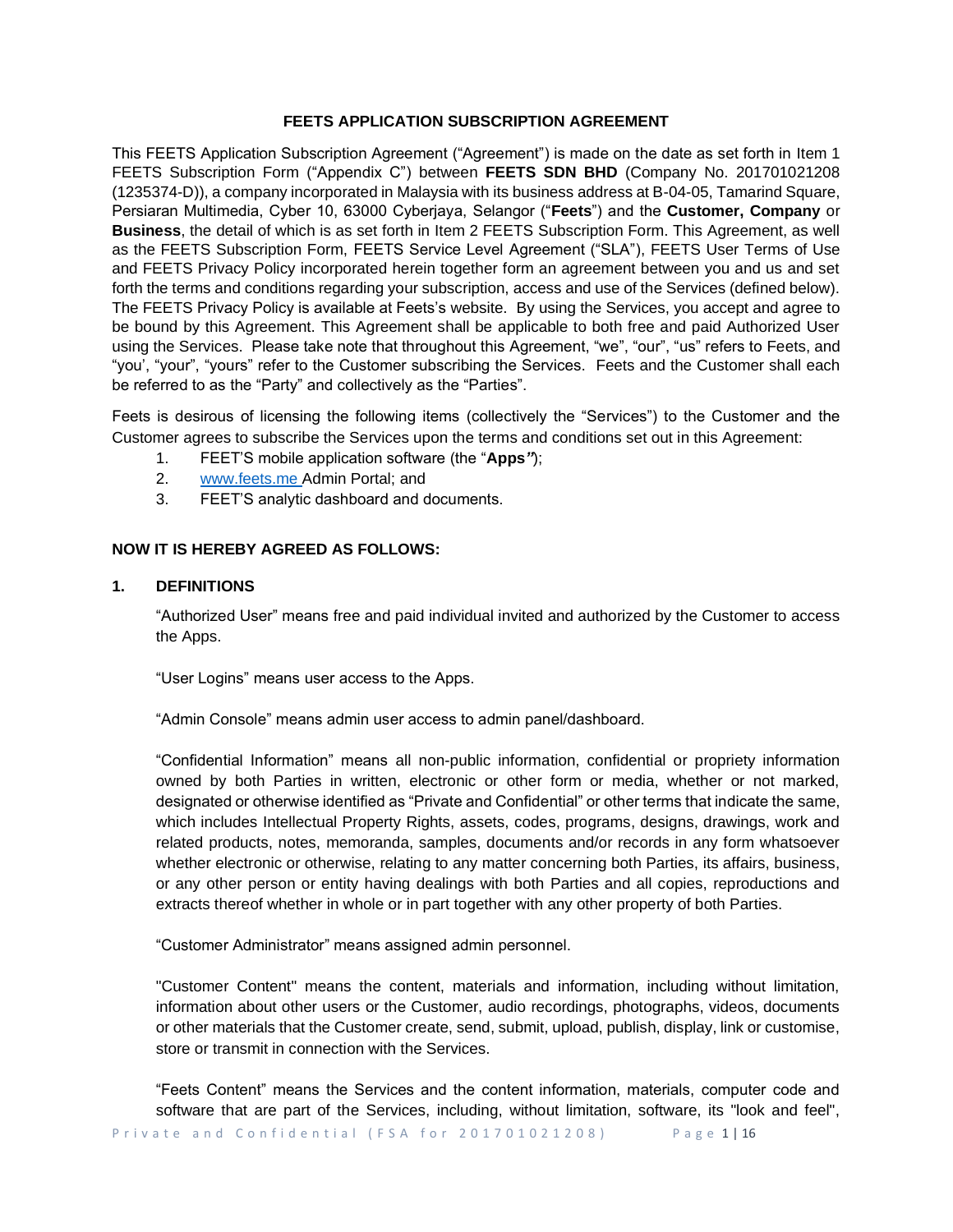images, text, graphics, illustrations, trademarks, photographs, audio, videos and sound, but excluding Customer Content, and all Intellectual Property rights related thereto.

"Subscription" means Customer's subscription to the Apps.

"Subscription End Date" means the last date of the Subscription Period as stated in FEETS Subscription Form.

"Subscription Fee" means the price for the Customer's subscription as stated in FEETS Subscription Form.

"Subscription Period" means the Customer's subscription period as stated in FEETS Subscription Form.

"Subscription Plan" means Customer's subscription plan as stated in FEETS Subscription Form.

"Intellectual Property Rights" means any and all software, utilities, tools, systems and other methodologies and know-how, copyright, patents, trademarks, service marks, domain names, layout design rights, registered designs, design rights, database rights, trade or business names, rights protecting trade secrets and Confidential Information, rights protecting goodwill and reputation, and all other similar or corresponding proprietary rights and all applications for the same, whether presently existing or created in the future, anywhere in the world, whether registered or not, and all benefits, privileges, rights to sue, recover damages and obtain relief for any past, current or future infringement, misappropriation or violation of any of the foregoing rights.

### **2. INTERPRETATION**

- 2.1 The expression "Feets" and "Customer" include the subsidiaries and associated of Feets and the Customer.
- 2.2 Words importing one gender include all other genders and words importing the singular include the plural and vice versa.
- 2.3 The expression "person" or "persons" include corporations, individuals and fluctuating bodies of person.
- 2.4 Any reference to a specific written law or any general reference to written laws include any statutory extension, modification, amendment or re-enactment of it or them and any regulations, orders or other subsidiary legislation made under it or them.
- 2.5 References in this Agreement to any clause or sub-clause without further designation shall be construed as a reference to the clause or sub-clause to this Agreement so numbered.

### **3. EFFECTIVE DATE AND TERMS OF THE AGREEMENT**

3.1 This Agreement shall become effective as of the date set forth in Item 9 FEETS Subscription Form and shall continue in full force and effect throughout the Subscription Period as set forth in Item 8 FEETS Subscription Form until the end of subscription date set forth in Item 10 FEETS Subscription Form or until terminated under Clause 15 below.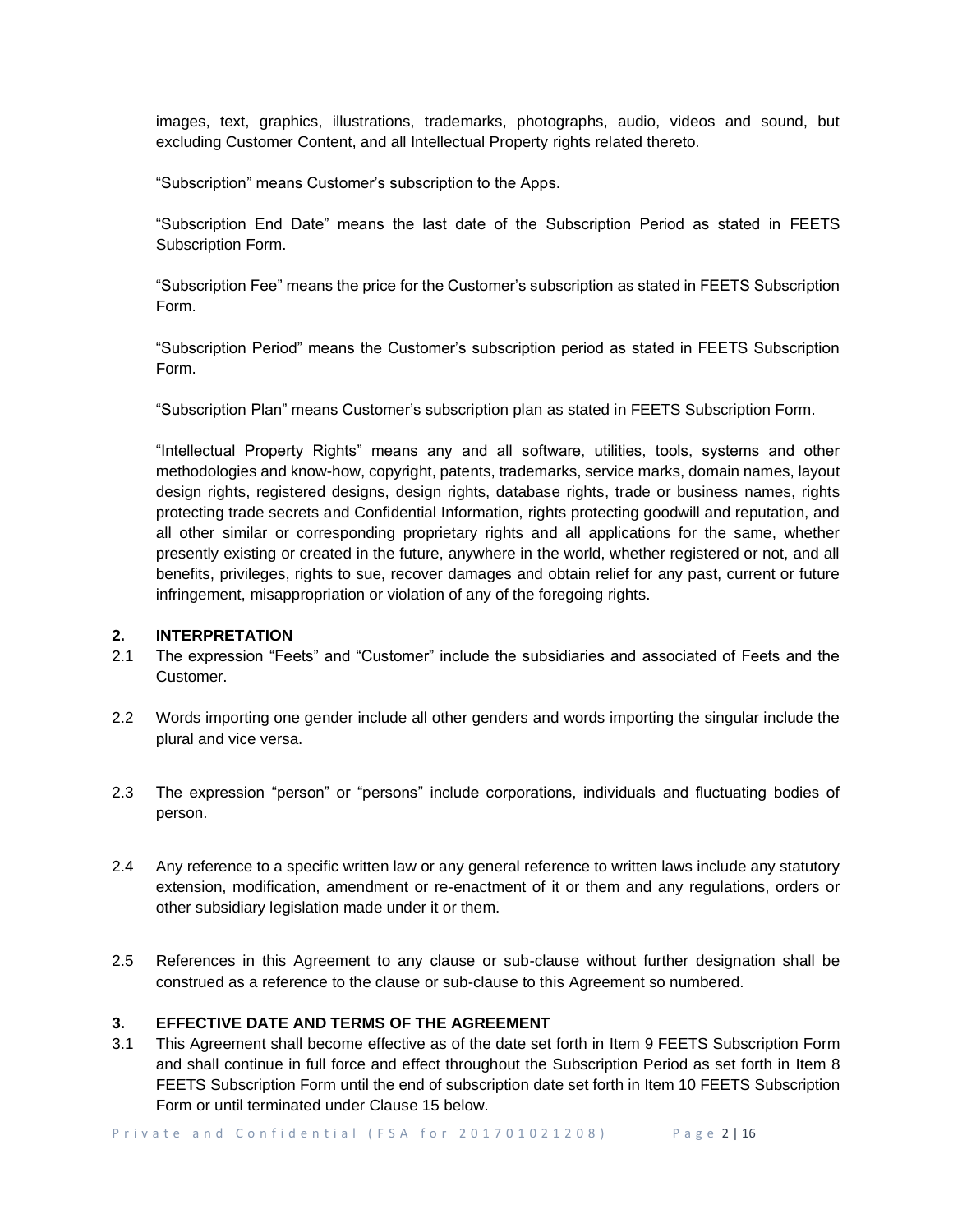3.2 This Agreement may be renewed by mutual written agreement of the Parties, and the Customer shall notify Feets thirty (30) days prior to the Subscription End Date for any renewal and/or upgrades.

# **4. SERVICE**

- 4.1 Feets licences the use of the Apps to Customer on the basis of this Agreement and subject to any rules or policies applied by the Google Android/ Apple iTunes application store from whose site, located at <https://play.google.com/store/apps> or [https://www.apple.com/legal/internet](https://www.apple.com/legal/internet-services/itunes/us/terms.html)[services/itunes/us/terms.html](https://www.apple.com/legal/internet-services/itunes/us/terms.html) ("Appstore"), the End-user downloaded the App ("Appstore Rules"). The Apps site is not sold, and instead is only licensed for Customer's use, strictly in accordance with this Agreement. Feets and/or the owners of the Apps site shall always remain the owners of the Apps.
- 4.2 Feets grants the Customer a non-exclusive, limited, non-transferable, non-sublicensable, revocable license to access and use the Services and to access Feets Content solely through the Customer's use of the Services.
- 4.3 **Operating system requirements -** The Apps requires an Android or iOS device with a minimum of 500MB of memory and mobile data or Internet access. Admin portal access is available through web browser.
- 4.4 By downloading the Apps from Google Play or Apple iTunes Store and clicking on the "Accept" button or otherwise use the Apps and/or the Services, or by signing this Agreement, the Customer agrees to be bound by **FEETS Service Level Agreement, FEETS User Terms of Use and FEETS Privacy Policy** and which shall form an agreement between both Parties.
- 4.5 If the Customer enters into this Agreement on behalf of a company or other legal entity, the Customer represents that it has the authority to bind such entity and its affiliates to this Agreement. If the Customer do not have such authority, or if the Customer do not agree with this Agreement, **FEETS Service Level Agreement, FEETS User Terms of Use or FEETS Privacy Policy**, it must not accept this Agreement and may not use the Services. Where the context so requires, Customer includes the Authorised Users.
- 4.6 No oral warranties or representations shall bind Feets.

# **5. YOUR SUBSCRIPTION**

- 5.1 In consideration of payment of the Subscription Fees, Feets will provide Customer with User Logins or the facility via an Admin Console to create User Logins for the number of Authorised Users for whom the Customer have purchased a Subscription to access the Services during the Subscription Period.
- 5.2 Customer shall be responsible for the accuracy of completing the online FEETS Subscription Form and shall also be responsible to give Feets any information necessary to enable Feets to perform Our obligations under this Agreement.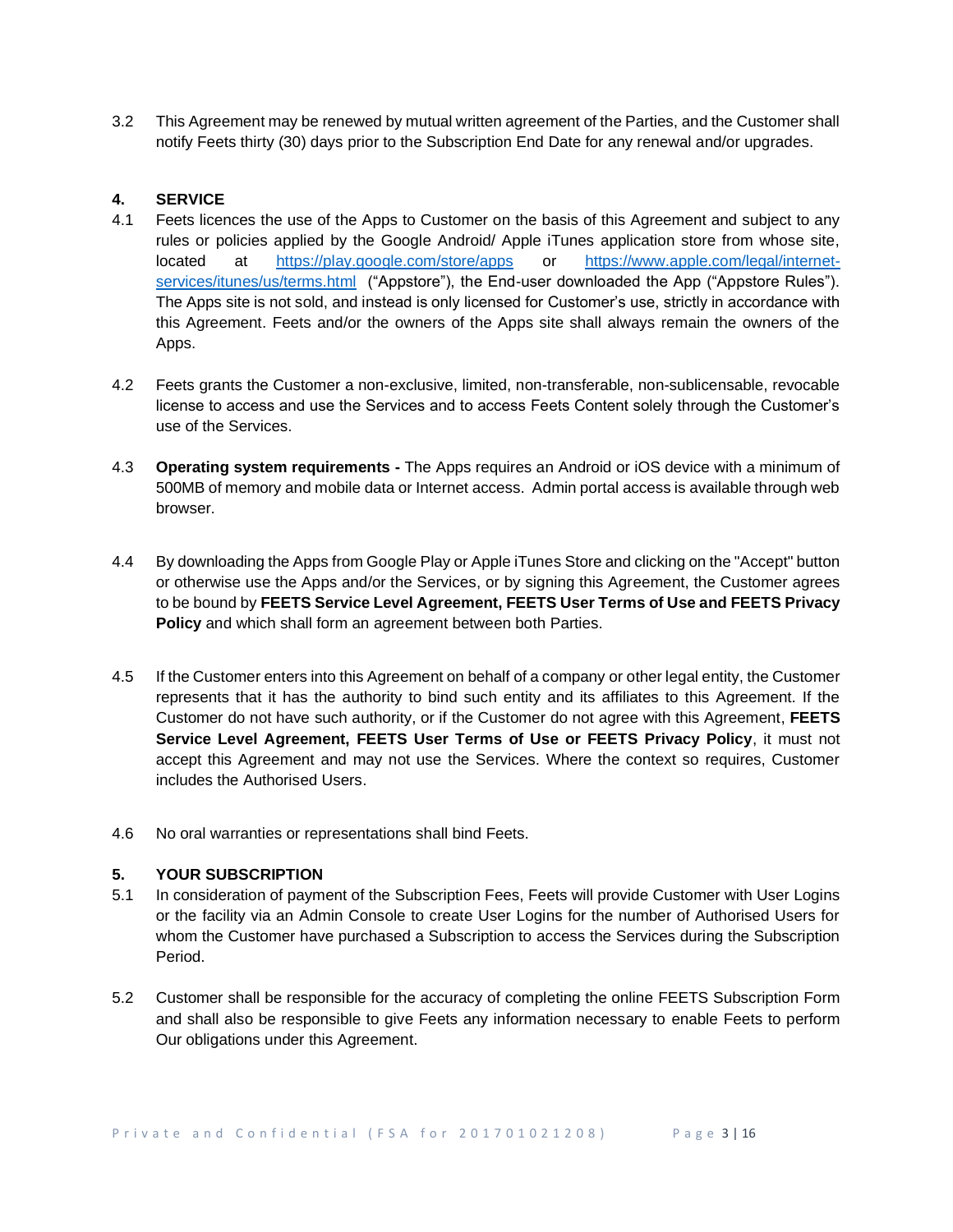- 5.3 The Agreement between Feets and Customer shall come into effect when Feets accepts Customer's Subscription. No Subscription shall be deemed accepted by Feets until confirmed by email by Feets.
- 5.4 Feets shall have the right to refuse to accept any Subscription placed by the Customer through Our websites or online marketplace or purchase order form.

# **6. TRIAL PERIOD**

- 6.1 If the Customer register for a free trial and Feets accepts the registration, Feets will make one or more services available to the Customer on a trial basis free of charge ("Trial Period") until the earlier of;
	- (a) the end of the free Trial Period; or
	- (b) the start date of any services to which the Customer subscribes.
- 6.2 There may be limitations to the functionality of the services or numbers of User Logins permitted during a Trial Period.
- 6.3 All provisions of this Agreement, FEETS Service Level Agreement, FEETS User Terms of Use and FEETS Privacy Policy except the requirement to pay a Subscription Fee and the benefits of the SLA will apply during the Customer's Trial Period, and additional trial terms and conditions may appear on the trial registration web page. Any such additional terms and conditions are incorporated into this Agreement by reference.
- 6.4 There shall be no obligation for Feets to retain or archive any Customer Content saved during the Trial Period unless Customer purchases a paid Subscription to the same Services as those covered by the trial before the end of the Trial Period.

# **7. SERVICE LEVELS AND SUPPORT**

- 7.1 Feets will take reasonable actions to ensure that the Services are available in accordance with Our SLA.
- 7.2 Access to the Services may be suspended temporarily and without notice in the case of system failure, maintenance or repair, failures in the underlying hosting platform or for reasons beyond Our control.
- 7.3 Feets shall inform the Customer on the maintenance schedule and/or conducting any repair with at least 24 hours prior notice by e-mail.
- 7.4 Customer will, at its own expense, respond to questions and complaints from Authorised Users or third parties relating to Customer's or Authorised Users's Content. Customer will use its reasonable endeavours to resolve support issues before escalating them to Feets.
- 7.5 Feets shall provide a Customer Success Manager to assist the Customer in using the apps and to provide support for any matter regarding the Apps.
- 7.6 Feets will respond to support requests from Customer Administrators by email.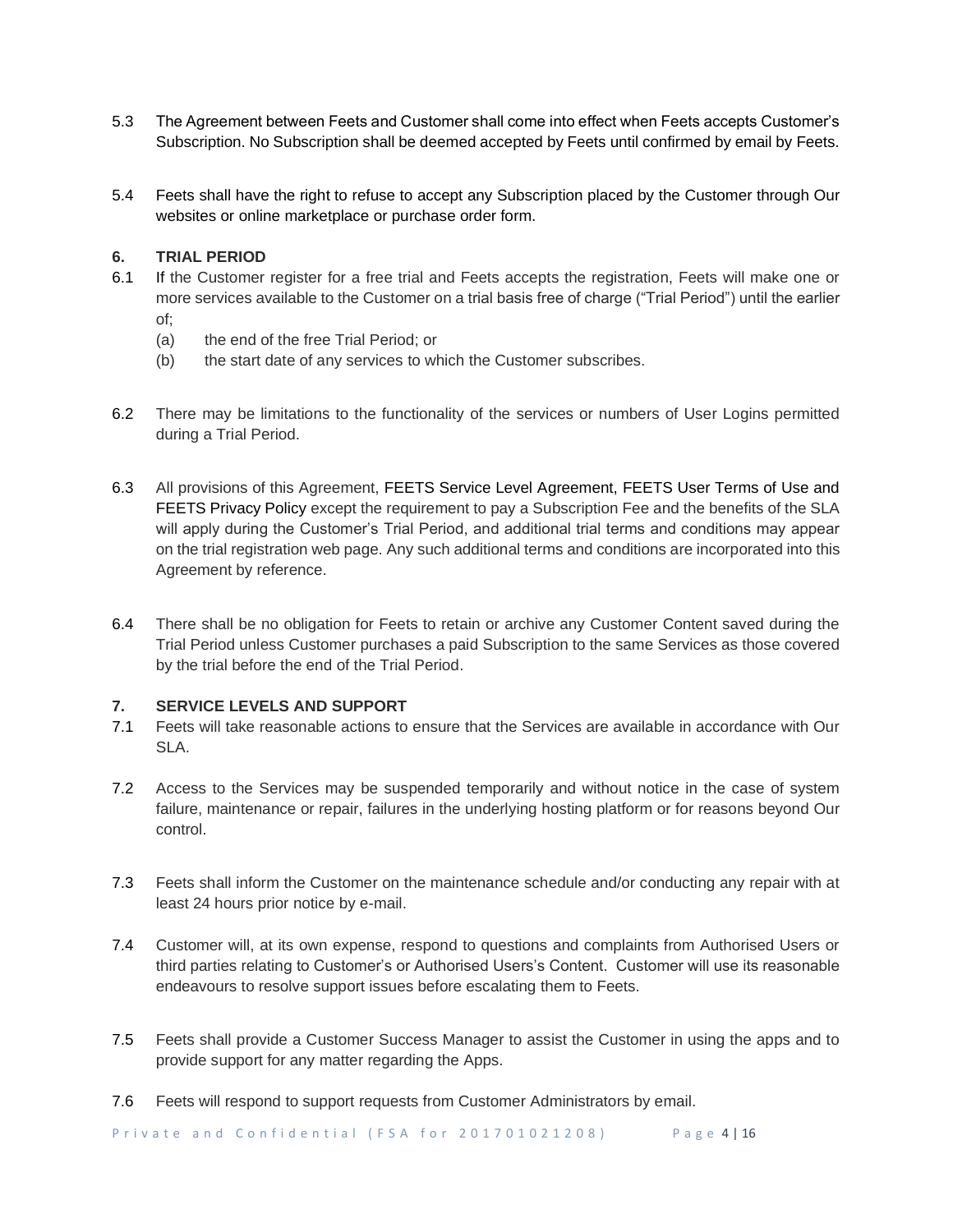# **8. FEES AND PAYMENT TERMS**

- 8.1 In consideration of provision of the Services, Customer shall pay the Subscription Fees as set forth in Item 11 FEETS Subscription Form for the Subscription Period to Feets within 30 days from the invoice date.
- 8.2 The Subscription Fees excludes Sales and Services Tax ("SST") and any taxes or similar governmental assessments ("Taxes") which shall be paid by Customer in addition. The Customer shall indemnify and hold Feets harmless from and against any penalties, interest or other tax liability arising from any failure by the Customer to pay the applicable Taxes or any tax exemption.
- 8.3 In the event the Customer wishes to issue any dispute on the invoice issued by Feets, it shall send a written notice of the dispute to Feets within fifteen (15) days after the invoice's date or the Customer shall be deemed to have waived its right to dispute the charges. The dispute notice shall set forth in reasonable detail the information concerning the disputed charges.
- 8.4 The Parties shall use their best efforts to promptly resolve the disputed charges.
- 8.5 If Customer does not pay any Subscription Fee when due, Feets reserve the right (without prejudice to any other remedies we may have) to suspend and/or terminate Customer's access to the Services.
- 8.6 Customer will pay all Subscription Fees due to Feets under this Agreement without any set-off, deduction, counterclaim and/or other withholding of monies.
- 8.7 Payment of Subscription Fees shall not be deemed to be made until Feets received cleared funds in respect of the full amount outstanding.
- 8.8 If any amount owned by the Customer to Feets under this Agreement is thirty (30) or more days overdue, Feets reserve the right (without prejudice to any other remedies Feets may have) to suspend and/or terminate Customer's access to the Services until such amounts are paid in full.
- 8.9 Any fees not paid when due shall accrue interest at the rate of 1.5% per month, or the maximum rate permitted by law, whichever is lower.

# **9. FEETS VALUE ADDED SERVICES**

- 9.1 In relation with the Subscription, Customer may rent a vending machine (the "Machine") from Feets. For avoidance of doubt, the Machine is provided by Feet's vendor (the "Vendor") and Feets acts as an independent contractor engaged in distributing the Machine to Customer. Feets is not an agent or legal representatives of the Vendor for any purpose, and has no authority to act for, to bind or commit on behalf of Vendor with respect to quantities, delivery, modifications, interfacing capability, suitability of software or suitability in specific applications.
- 9.2 For the purpose of rental of the Machine, Customer, Feets and Vendor shall enter into a Partnership Agreement to set forth the terms and conditions of the Machine rental.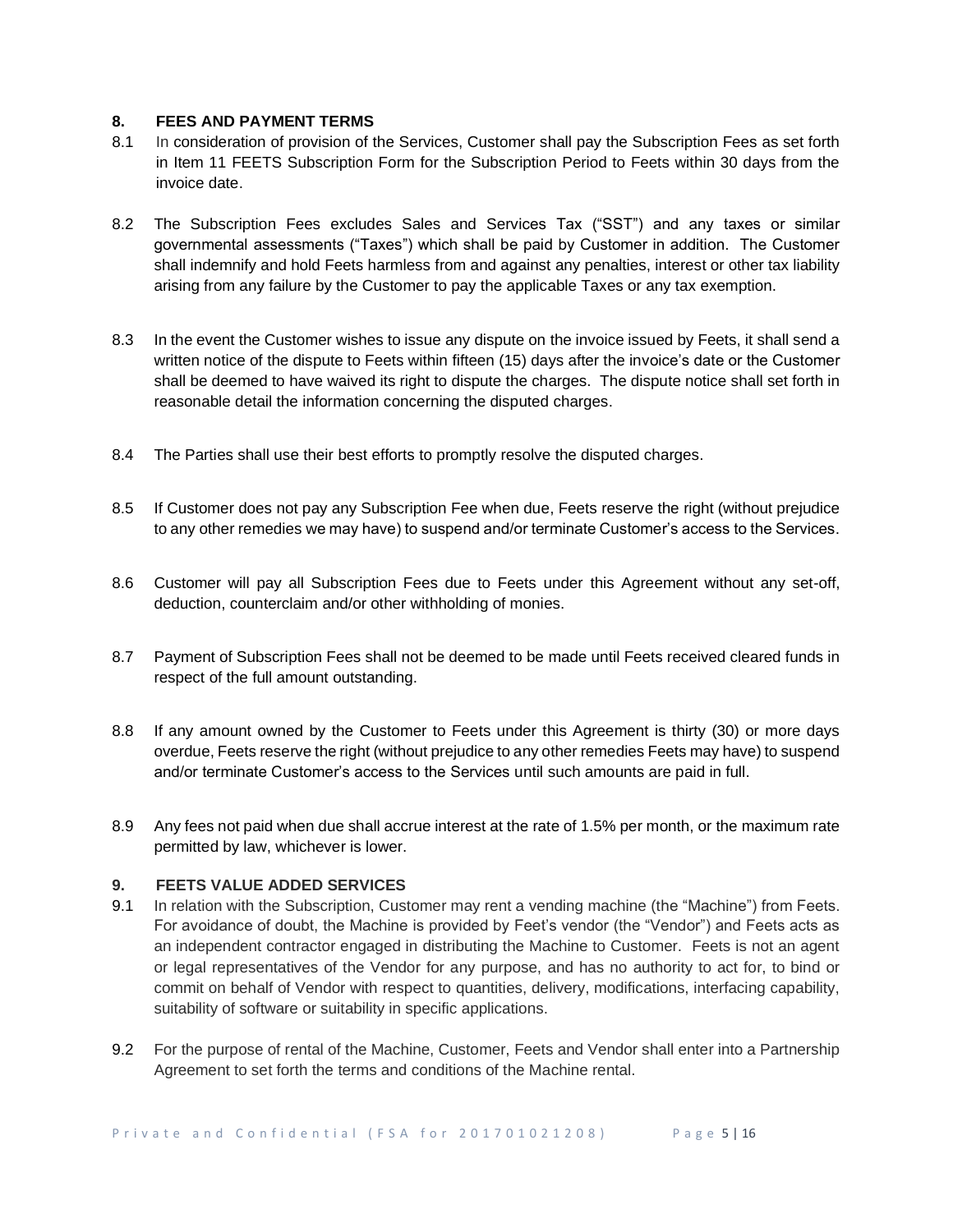### **10. CONFIDENTIALITY**

- 10.1 Customer acknowledges that all of the content contained within the Services is Feets's Confidential Information and Feets acknowledges that Customer Content is considered as Customer's Confidential Information.
- 10.2 Both Parties shall hold in trust and confidence the Confidential Information of the other Party and this obligation shall remain in full force and effect after termination of the Agreement for any reason.
- 10.3 Feets will take appropriate technical and organisational security measures against unauthorised or unlawful access to, use of or processing of Customer Content.
- 10.4 The breaching party shall be fully responsible to the aggrieved party for any damages or harm caused to the aggrieved party for any breach of confidentiality under this Clause 10. The aggrieved party shall be entitled to seek specific performance, injunction or other equitable remedies in addition to monetary damages or other remedies available at law or equity for such breach.

# **11. INTELLECTUAL PROPERTY RIGHTS AND CUSTOMER CONTENT**

- 11.1 Subject to the terms and conditions of this Agreement, during the Subscription Period, Customer has a non-exclusive, non-transferable, non-sublicensable right to access and use Feets Content for your own internal business purposes within your Business in accordance with this Agreement. No ownership rights are conveyed to the Customer. Feets and its licensors retain all right, title and interest (including all Intellectual Property Rights) in and to the Apps, the Services and any and all related and underlying technology, and any derivative works, modifications or improvements to any of the foregoing created by or on behalf of Feets, including based on the Customer's feedback. No rights are granted to the Customer, except as expressly set forth in this Agreement.
- 11.2 Customer, including its Authorized User shall not copy, develop or build any similar application as to the Apps and the Services.
- 11.3 All Intellectual Property Rights in the Customer Content belongs to Customer. Customer will ensure that Customer Content complies with applicable laws and regulations. Customer retains ownership and possession of the Customer Content at all times, and retains control of the Customer Content at all times except to the extent that Customer specifically authorizes Feets to exercise certain controls or modifications, as selected by Customer within the Services, over the Customer Content.
- 11.4 Feets may use anonymized statistical and summary information derived from such Customer Data and aggregate it with statistical information from other customers ("Non-Identifiable Summary Data") for Our business purposes, including without limitation for analysing customer needs and improving Our Services, and Feets shall own all right, title and interest in any such Non-Identifiable Summary Data.

# **12. PUBLICITY**

Feets may use Customer's name and/or logo ("Marks") on Our website, customer or vendor list (as applicable) or other marketing materials to refer to the relationship between the Parties pursuant to this Agreement. All such use shall be in accordance with Customer's usage policies and guidelines if provided in writing to Feets. If the Customer objects to any such use or wishes to revoke its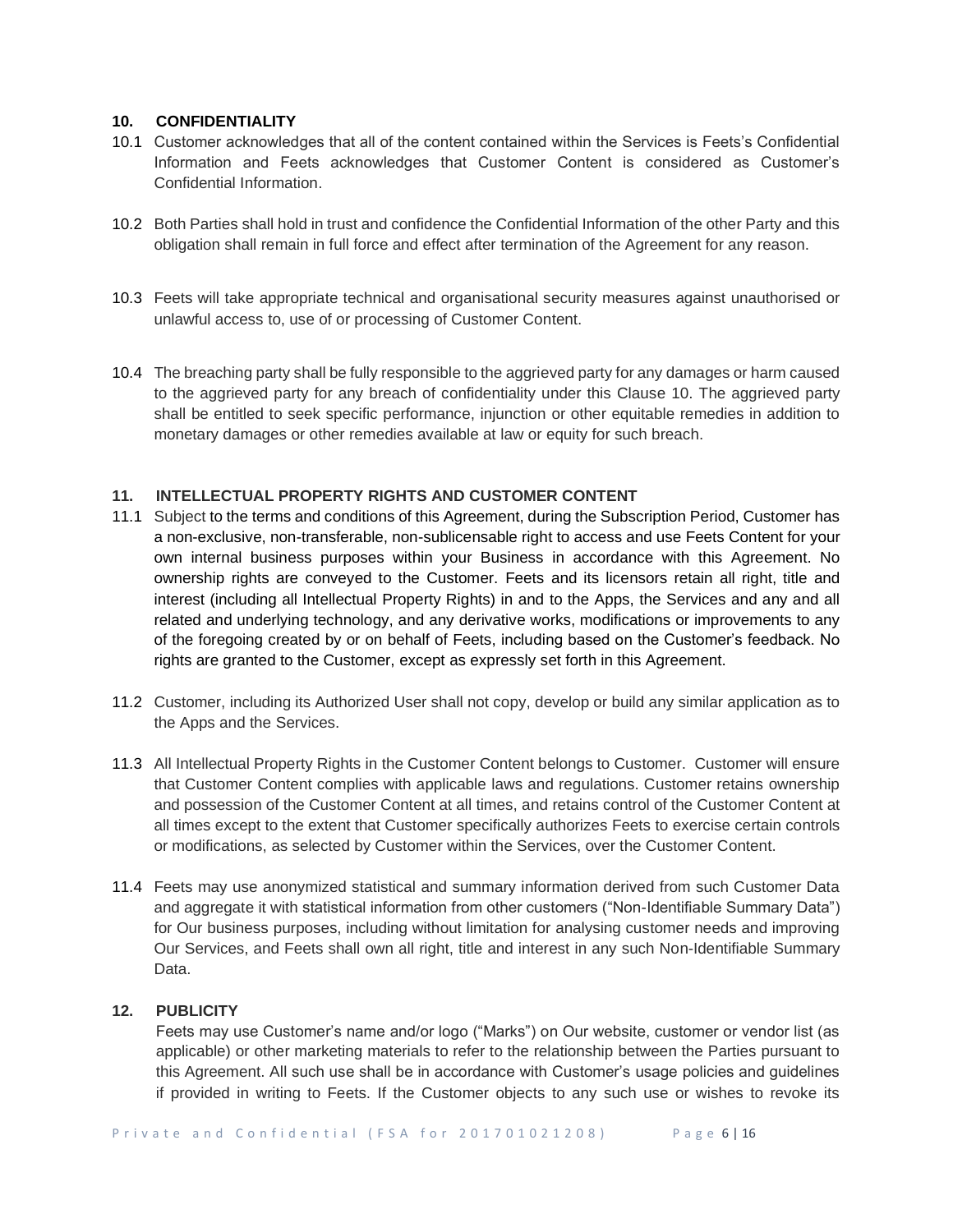permission to use its Marks hereunder, Feets shall cease any such use promptly after receiving notification. Neither Party's use of the other Party's Marks implies or confers any endorsement by either Party.

### **13. INDEMNIFICATION**

- 13.1 Feets will defend Customer and its affiliates participating under this Agreement ("Customer Indemnified Parties") and indemnify them against indemnified liabilities in any third-party legal proceeding to the extent arising from an allegation that Customer Indemnified Parties' use in accordance with this Agreement of any of Feets indemnified materials infringes the third party's Intellectual Property Rights.
- 13.2 Customer Indemnification Obligations. Unless prohibited by applicable law, Customer will defend Feets and its affiliates and indemnify them against indemnified liabilities in any third-party legal proceeding to the extent arising from:
	- (a) any Customer indemnified materials; or
	- (b) Customer's or an Authorized User's use of the Services in violation of Clause 2 "Your Use of the Services" of FEETS User Terms of Use.
- 13.3 The indemnified party must promptly notify the indemnifying party in writing of any allegation(s) that preceded the third-party legal proceeding and cooperate reasonably with the indemnifying party to resolve the allegation(s) and third-party legal proceeding.

# **14. FORCE MAJEURE**

- 14.1 If either Party to this Agreement is prevented or delayed in the performance of any of its obligations under this Agreement by Force Majeure (hereinafter defined), and if such Party gives written notice thereof to the other Party specifying the matters constituting Force Majeure, together with such evidence as it reasonably can give and specifying the period for which it is estimated that such prevention or delay will continue, then the Party in question shall be excused performance or the punctual performance, as the case may be, as from the date of such notice for so long as such cause of prevention or delay shall continue. If such cause of prevention or delay shall continue for a period of thirty (30) consecutive days, either Party shall be entitled to terminate this Agreement by notice in writing to other Party.
- 14.2 For the purpose of this Agreement, "Force Majeure" shall be deemed to be any cause affecting the performance of this Agreement arising from or attributable to acts, events, omissions or accidents beyond the reasonable control of the Party to perform including, but not limited to the following:
	- (a) strikes, lock-outs, boycott or other industrial action;
	- (b) act of any sovereign including but not limited to civil commotion, riot, invasion, war threat or preparation for war, act of foreign enemies hostilities (whether war be declared or not), rebellion revolution, insurrection, military or usurped power of confiscation, nationalization, requisition;
	- (c) an act of God, fire, explosion, storm, flood, earthquake, windstorm, subsidence, epidemic, pandemic or other natural disaster;
	- (d) political interference with the normal operations of any Party;
	- (e) act of government or governmental instrumental, law, judgement, order, decree or order not limited to declaration of movement control or lockdown;
	- (f) destruction or damage to property by or under the order of any government or public or local authority or imposition of government sanction embargo or similar action;
	- (g) interruption or failure of utility service including but not limited to electronic power, gas, water, or telephone service; or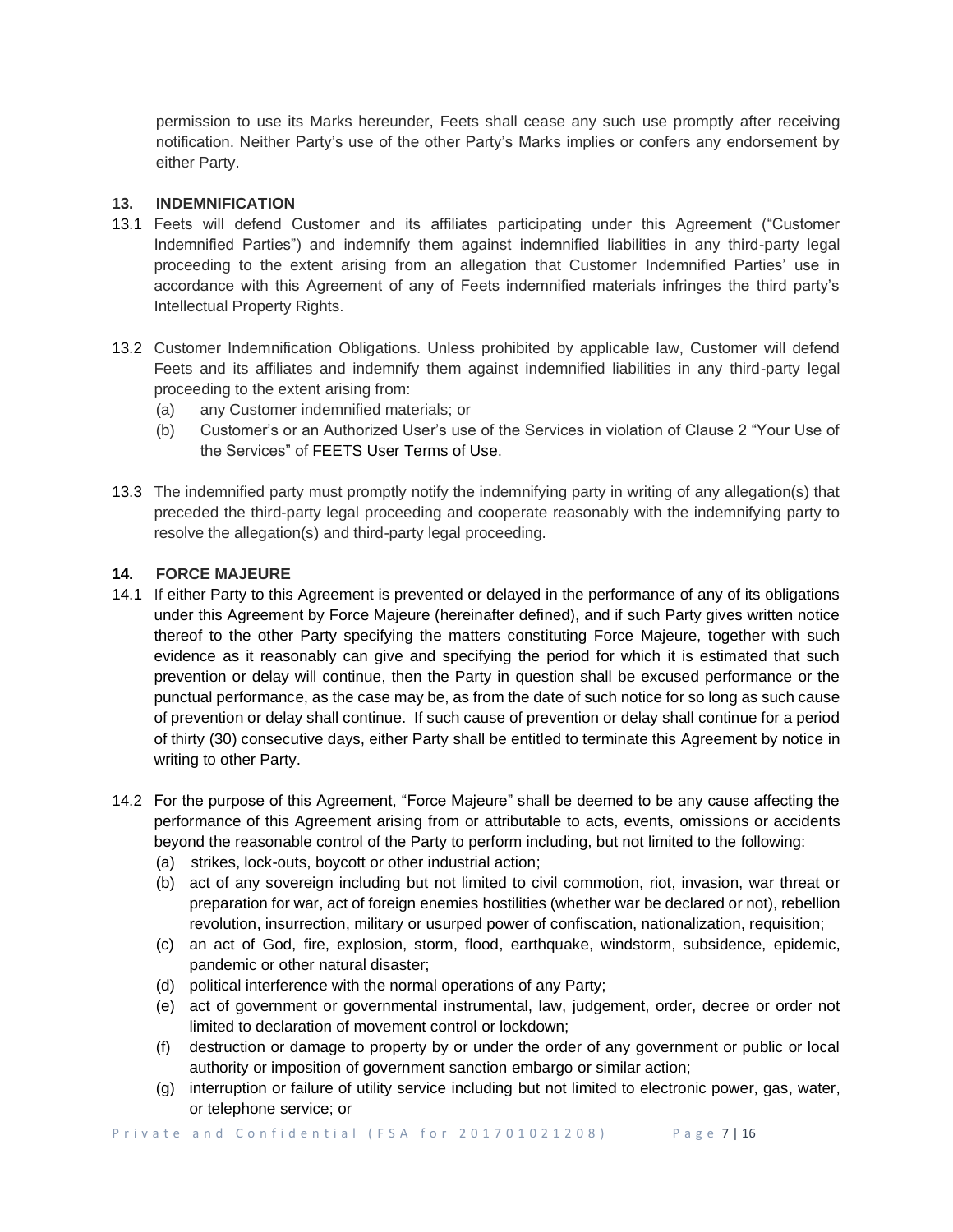(h) any other reason beyond the reasonable control of the Party.

# **15. TERMINATION**

- 15.1 This Agreement will terminate on;
	- (a) the expiry of the paid Subscription period if not renewed;
	- (b) the expiry of any Trial Period;
	- (c) either Party ceases or threatens to cease to carry on its business;
	- (d) either Party has been debarred or suspended or has filed a petition in bankruptcy or become insolvent; or
	- (e) any Party breaches or defaults any of the provisions of this Agreement, and the said party does not cure its performance within fifteen (15) days after receiving notice form the non-breaching party of such breach;

The non-breaching party may give written notice to the other party to terminate this Agreement and terminate the Customer's access to or discontinue the availability of the Services.

- 15.2 In the event Customer terminates the Subscription and/or this Agreement before the end of the Subscription Period or in the event that the number of Authorised Users for which Customer has paid the Subscription Fee falls below the threshold of the particular Subscription Fee rate, Feets will not provide any refund of the Subscription Fee.
- 15.3 If either Party requests to terminate the Agreement for any reason other than specified in Clause 15.1 above, the Party must provide two (2) months' notices to the other Party. In the event of such termination, the Customer shall pay Feets any outstanding fees rendered up to the date of termination plus a transportation fee of RM 700 for the Machine, if applicable.
- 15.4 If applicable, at the expiration of this Agreement or any extension which is mutually agreed by all parties in writing, the Vendor shall, disconnect and remove the Machine on the date agreed by the parties and use its best effort to restore the areas of the premises in which the Machine are placed to their former state.

# **16. DISPUTE RESOLUTION**

Any dispute, claim, controversy, or difference between the Parties arising out of or relating to this Agreement shall be settled by means of cordial and constructive negotiation. In the event both Parties cannot settle such dispute, difference or claim within forty-five (45) days of first dispute occured, then such disputes, claim, controversy or difference shall be submitted to the jurisdiction of Courts of Malaysia.

# **17. ANTI-CORRUPTION**

The Customer represents, acknowledges and warrants that:-

- (a) it conducts its business in compliance with the Malaysian Anti-Corruption Commission Act 2009 [*Act 694*] and any similar applicable laws or regulations in the primary jurisdiction, in which both Parties are located, that relate to bribery or corruption (collectively, Anti-Corruption Laws") and have instituted and maintains policies and procedures and designed to promote and achieve compliance with the applicable anti-corruption laws;
- (b) it conducts its operations at all times in compliance with applicable Anti-Corruption Laws and there is no litigation, regulatory and administrative proceedings before any court, tribunal or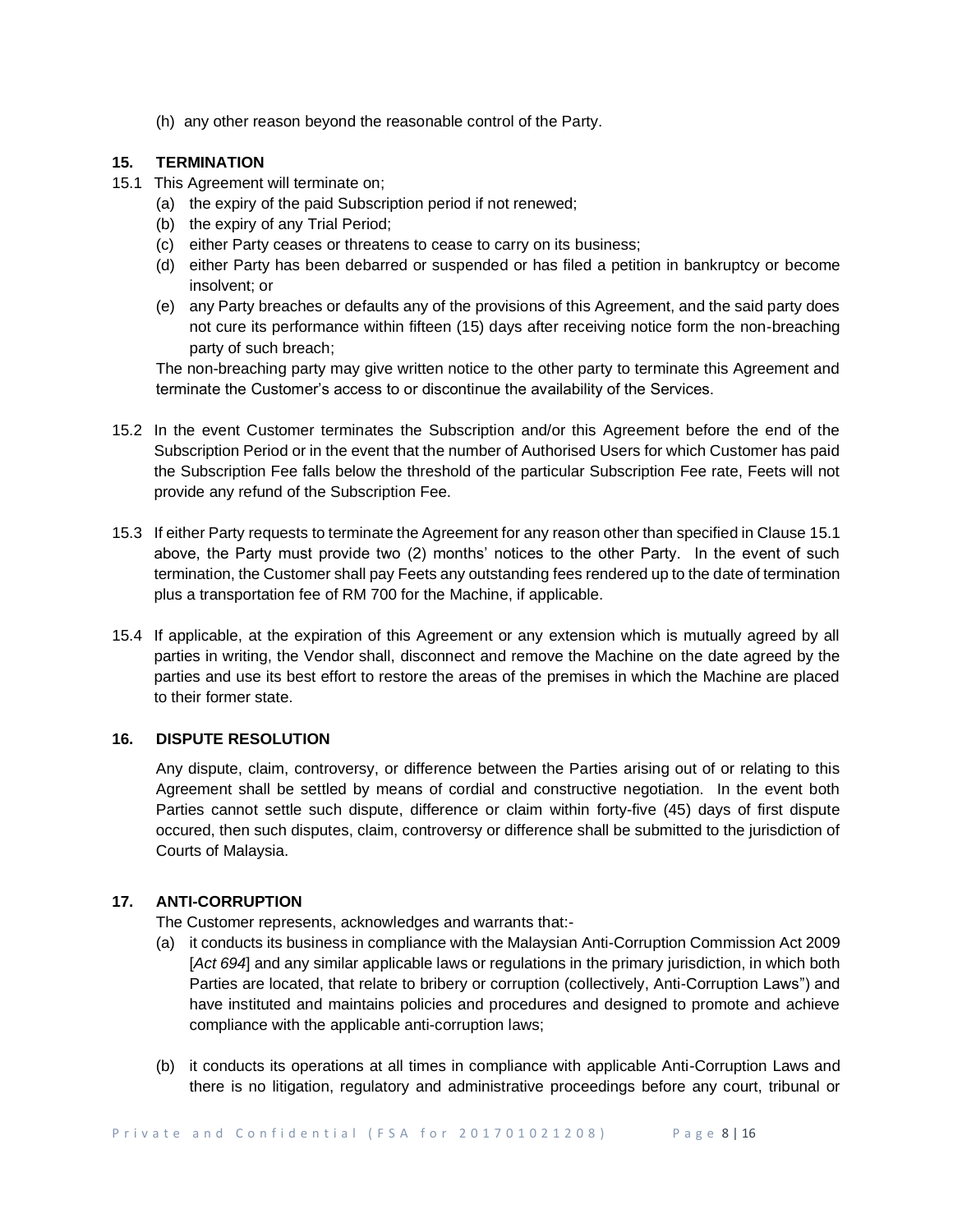agency with respect to any anti-corruption laws that have commenced or are scheduled to commence;

- (c) Feets shall have the right to suspend or terminate this Agreement on immediate written notice should Feets becomes aware of a breach of Customer's obligation or undertaking pursuant to the above, or violation of Act 694. In the event of such suspension or termination, the Customer agrees that it shall cease and desist to have any right or legal recourse to enforce any of its rights against Feets and/or any related entity or person engaged by Feets in this Agreement. Upon such suspension or termination, Feets and its related entity shall be regarded as discharged from any further obligations;
- (d) any of its employees, subcontractors, independent consultants, agents or its related parties, is not a government official or other person who could not assert illegal and undue influence on behalf of itself. If any of the foregoing becomes a government official, it shall promptly be communicated to Feets of the same; and
- (e) it shall take all reasonable efforts to maintain adequate internal controls and procedures to ensure compliance with Anti-Corruption Laws including but not limited to procedures to ensure that all transactions are recorded and reported in its books and records to reflect truly the activities to which they pertain such as the purpose of each transaction and to whom it was made or from whom it was received.

# **18. NOTICES**

Any notice given under this Agreement by either Party to the other must be in writing and may be delivered by raising a case with Feets\* Support, personally or by email. Notices will be delivered or sent to the postal or email addresses of the parties on the order, online registration or to any other address notified in writing by either party to the other for the purpose of receiving notices after the date of this Contract.

### **19. MODIFICATION AND WAIVER**

- 19.1 This Agreement may not be amended or modified except in writing signed by each of the Parties to the Agreement.
- 19.2 No failure or delay by either Party in exercising any right, power or privilege or to enforce any provision of this Agreement shall be construed as a waiver of its rights, nor shall any single or partial waiver preclude any other exercise of such right, power or privilege hereunder.

### **20. ENTIRE AGREEMENT**

This Agreement, FEETS Subscription Form, FEETS Service Level Agreement ("SLA"), FEETS User Terms and Conditions and FEETS Privacy Policy shall constitute the entire agreement between the Parties relating to the subject matter hereof and supersedes and replaces in full all prior understandings, communications and agreements of the parties with respect to the subject matter hereof. In case of contradictions between this Agreement and the attachments herein, this Agreement will prevail.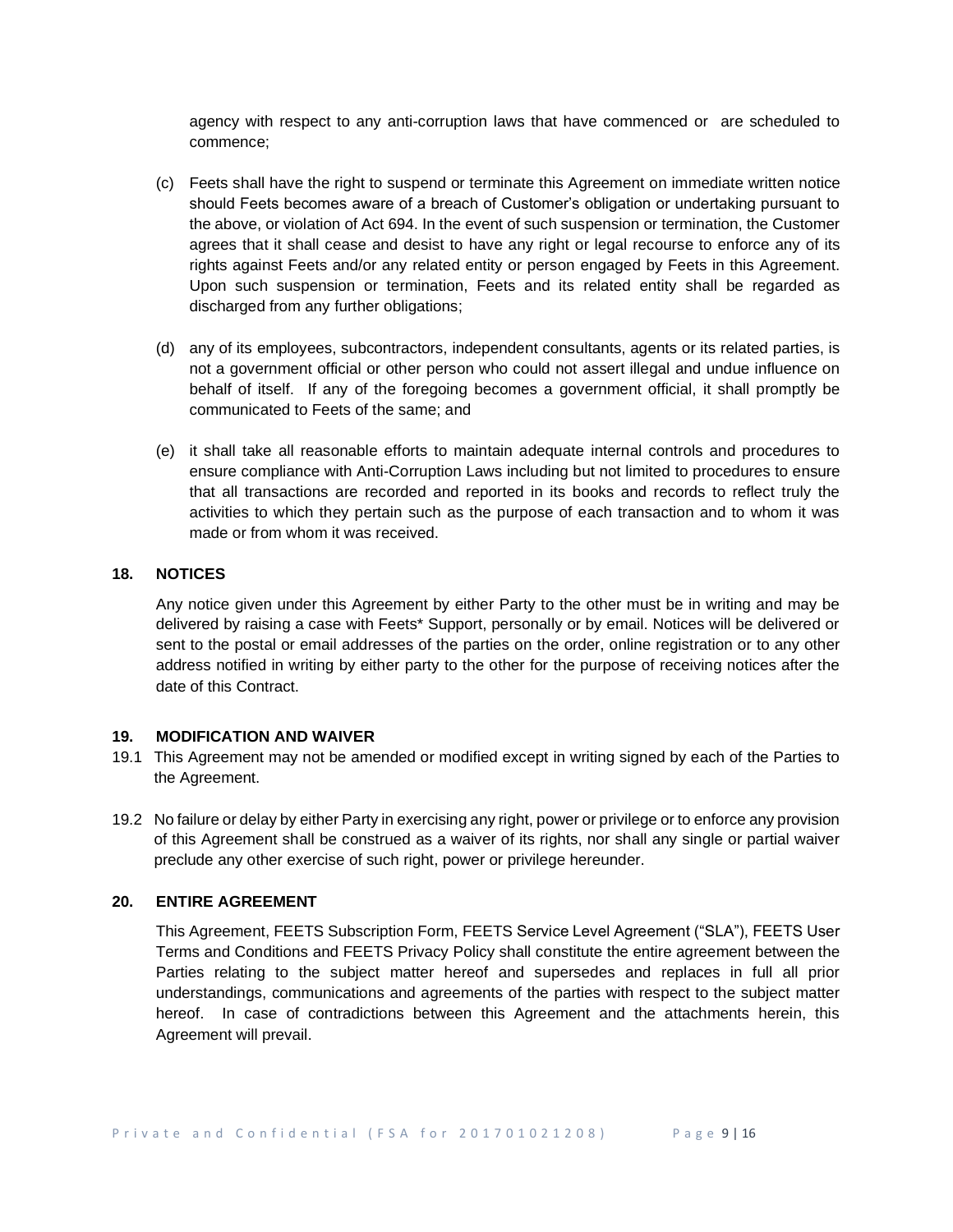### **21. COUNTERPARTS AND RIGHT**

This Agreement may be signed in counterparts, of which taken together and when delivered to the Parties shall constitute one and same agreement. The person signing on behalf of the Parties represents that he or she has the right and power to execute this Agreement.

#### **22. SIGNATORY**

By clicking, submitting or signing the FEETS Subscription Form, the Parties agree this Feets Application Subscription Agreement shall be deemed to have the same legal effect as handwritten signatures for the purposes of validity, enforceability and admissibility, and that the signature of the signatory transmitted by facsimile or other electronic means shall be deemed to be its original signature for the purposes of this Agreement. The exchange of copies for this Agreement and of the signature page thereto by facsimile or other electronic means of transmission shall constitute effective execution and delivery of this Agreement and may be used in lieu of the original Agreement for all purposes.

#### **23. ASSIGNMENT**

Both Parties shall not transfer or assign all or any of its rights, obligations or benefits hereunder to any third party unless otherwise agreed by the other Party in writing.

#### **24. COSTS**

The Parties shall bear its own legal cost and other costs incidental to the preparation and finalization of this Agreement.

### **25. SUCCESSOR BOUND**

This Agreement shall be binding upon the Parties hereto and their respective successors in title and permitted assigns.

# **26. SEVERABILITY**

Notwithstanding that any provision of this Agreement may prove to be invalid or unenforceable, the remaining provisions of this Agreement shall continue in full force and effect.

#### **27. GOVERNING LAW**

This Agreement shall be governed by and interpreted in accordance with the laws of the Malaysia and the Parties hereby agree to submit to the exclusive jurisdiction of the Courts of Malaysia.

#### **28. TIME**

Time whenever and wherever mentioned shall be of the essence of this Agreement.

# **[Next page is the Appendix A]**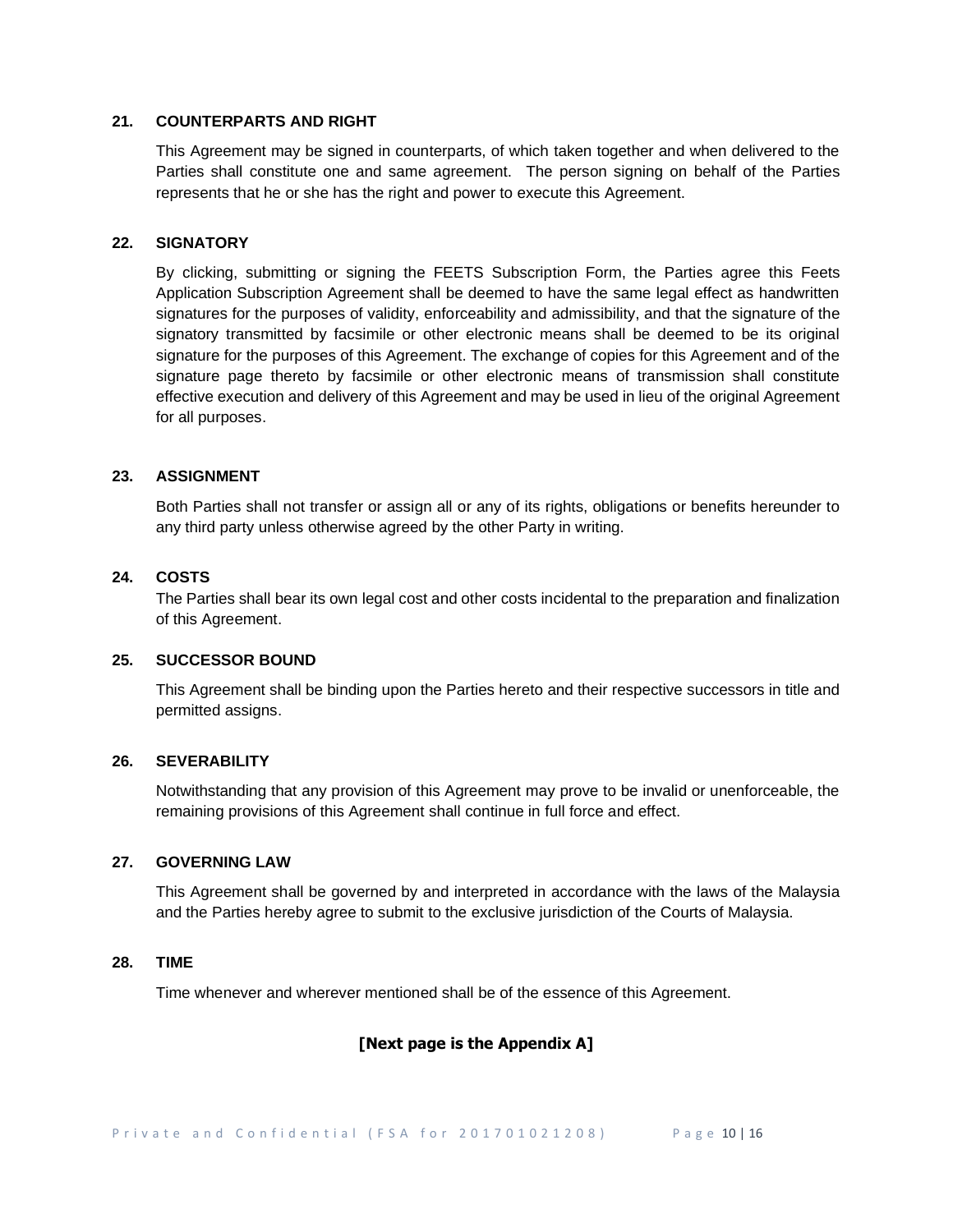### **APPENDIX A**

## **FEET'S SERVICE LEVEL AGREEMENT ("SLA")**

# **(This Appendix A attached to this Feets Application Subscription Agreement constitute an integral part of the Agreement)**

During the term of Feets Application Subscription Agreement (the "Agreement'), the FEETS mobile and Services web interface will be operational and available to Customer at least 99% of the time in any calendar month.

### **Scheduled Maintenance**

Downtime that results from Scheduled Maintenance does not count against the SLA. There will be no more than 24 hours of aggregate Scheduled Maintenance per month.

#### **SLA Exclusions**

This SLA does not apply to any services that expressly exclude the FEETS Terms of Use (as stated in the documentation or the relevant Terms of Use for such services) or any performance issues: (i) caused by factors described in the "Limitation of Liability" section of the FEETS Terms of Use or "Force Majeure" in the Agreement; (ii) that resulted from Customer or third party software or hardware, or as a result of action or inaction on behalf of the Customer or third party; (iii) that resulted from AliCloud performance; (iv) caused by problems outside of FEETS reasonable control.

**[Next page is the Appendix B]**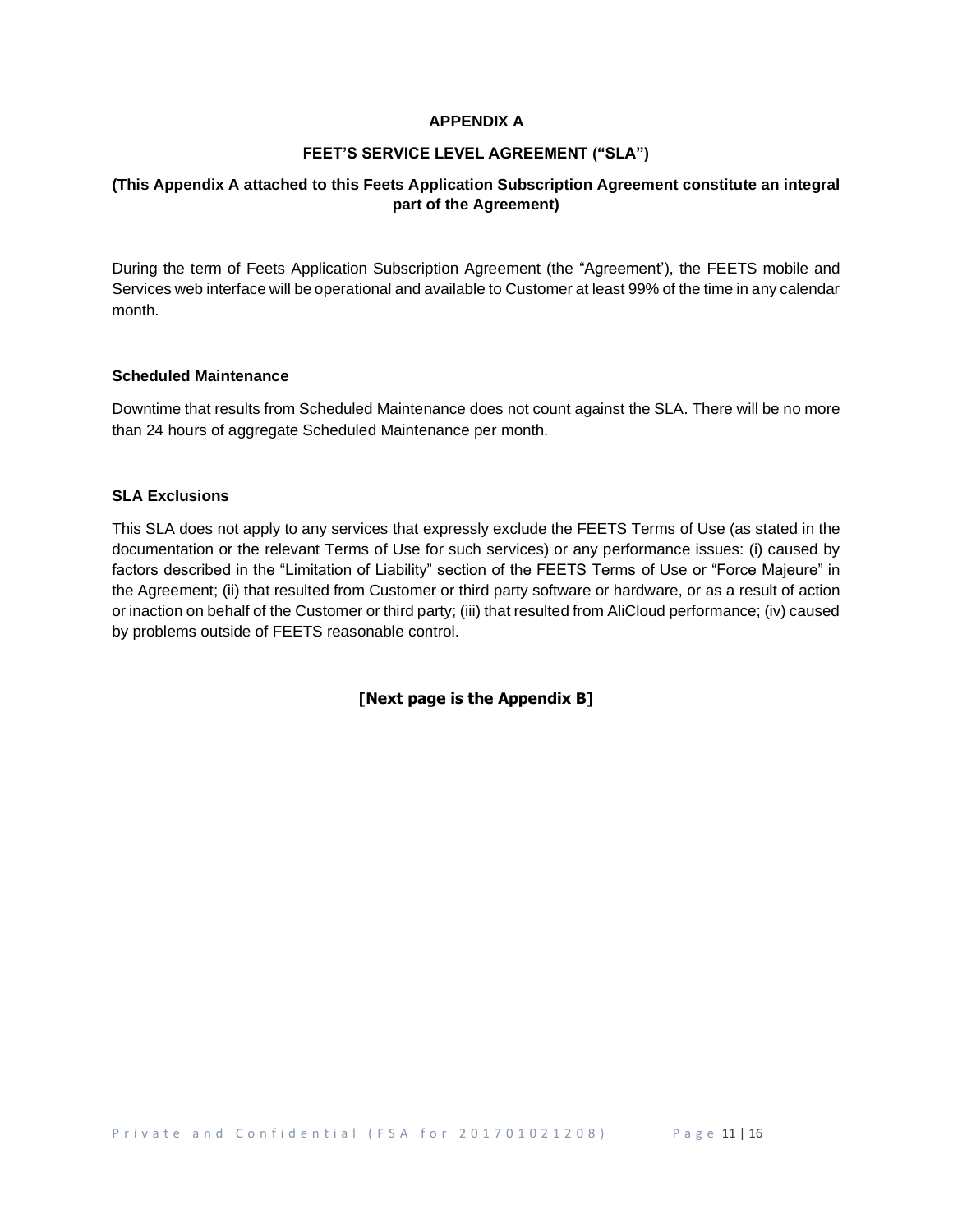### **APPENDIX B**

### **FEET'S USER TERMS OF USE**

# **(This Appendix B attached to this Feets Application Subscription Agreement constitute an integral part of the Agreement)**

Effective date: 20 August 2021

Welcome to FEETS! These FEET'S User Terms of Use (the "Terms") and FEETS Privacy Policy govern your use of FEETS standard websites, FEET'S mobile application software (the "Apps"), FEET'S analytic dashboard and documents and online services that we operate and that link to these Terms of Service (the "Services"). The provisions of this Terms will control over any directly conflicting provisions of FEETS Privacy Policy. Please remember that Services are intended for your own business purposes only. You represent and warrant that you have the capacity to enter this Terms relating to the Services. By using the Services, you accept and agree to be bound by this Terms. Please take note that throughout this Terms, "we", "our", "us" refers to FEETS\*, and "you', "your", "yours", "Customer" refer to the end user/customer using the Services.

*\*FEETS refers to Feet's Sdn Bhd and its subsidiaries.*

# **1. YOUR BUSINESS COMMUNITY AND GROUPS**

- 1.1 In order to create a FEETS account, you must either sign up with:
	- (a) an email address provided to you by your employer or other professional association or organisation (the "Business") using their email business domain ("Business Email Domain"); or
	- (b) a personal email address, phone number or other credential that is not owned by a Business, you will not have the opportunity to automatically join an existing FEETS community, unless you have been invited to it.

Any users within the same community can see other users in their community, create groups or join existing groups.

- 1.2 You acknowledge that you are solely responsible for the purposes for which you use the Services and for Your Content (defined below).
- 1.3 You acknowledge and agree that, at any time, if you have created a FEETS account:
	- (a) with a Business Email Domain, the Business may elect to assume and have full control over (including the ability to delete): (i) the Business community; (ii) your FEETS account; (iii) any groups that you create or join within a Business community; and (iv) all existing and future Content (defined below); or
	- (b) with a personal email address, phone number or other credential that is not owned by a Business, and have shared content within a Business group or community (or communities) which were created or administered by users who have joined with a Business Email Domain, the Business may elect to assume and have full control over (including the ability to delete): (i) the Business community or communities; (ii) any groups that you create or join within that Business community; and (iii) all existing and future Content shared within that Business community, including all FEETS Chat content with members of that Business community.

# **2. YOUR USE OF THE SERVICES**

2.1 In this Terms, "Our Content" means the Services and the content information, materials, computer code and software that are part of the Services, including, without limitation, software,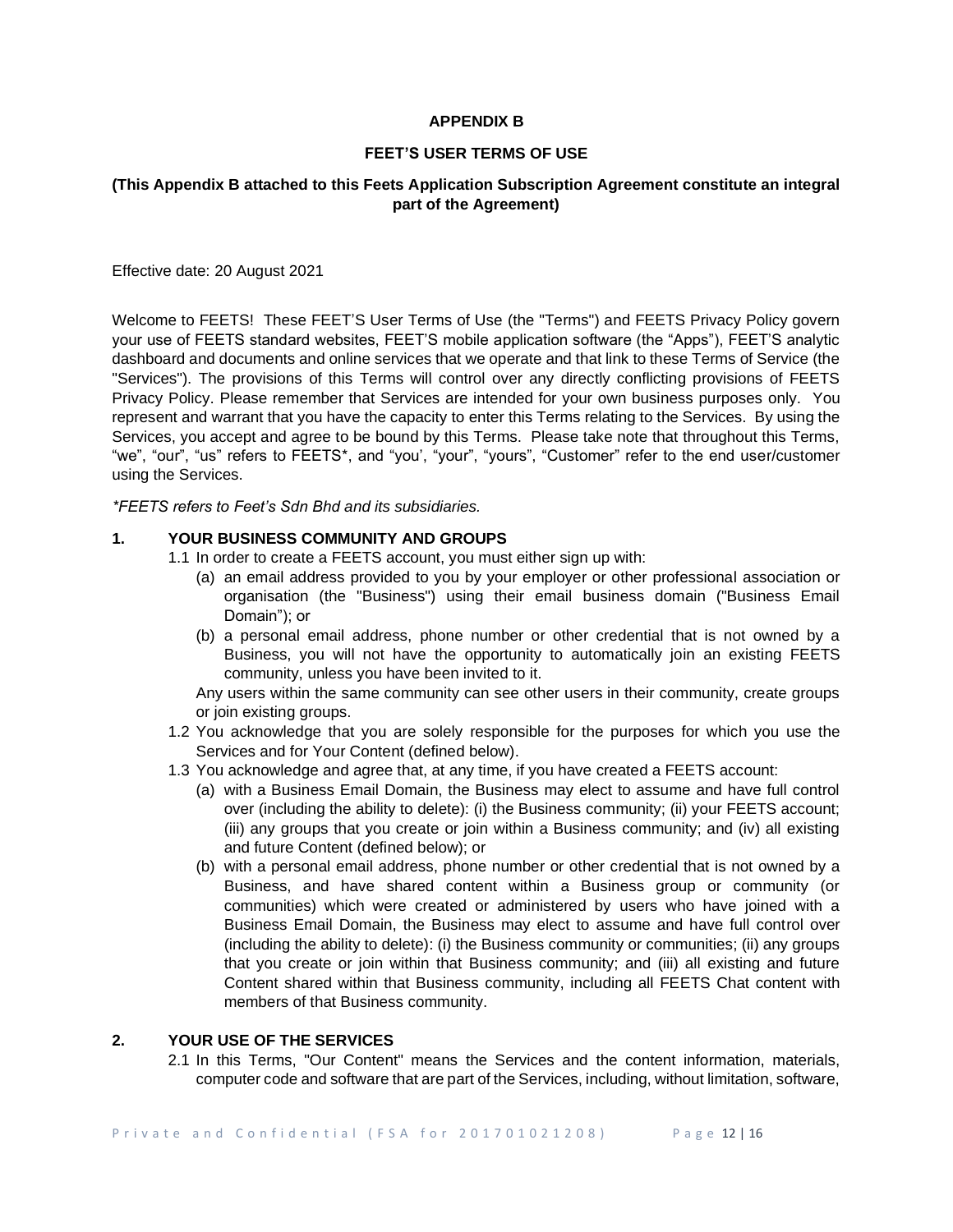its "look and feel", images, text, graphics, illustrations, trademarks, photographs, audio, videos and sound, but excluding Your Content, and all Intellectual Property rights related thereto.

- 2.2 Subject to the terms and conditions of this Terms, during the duration of your use of the Services, you have a non-exclusive, non-transferable, non-sublicensable right to access and use Our Content for your own internal business purposes within your Business in accordance with this Terms. No ownership rights are conveyed to you. FEETS and its licensors retain all right, title and interest (including all intellectual property rights) in and to the Services and any and all related and underlying technology, and any derivative works. No rights are granted to you, except as expressly set forth in this Terms.
- 2.3 You are responsible to:
	- (a) keep your account login credentials confidential and not disclose it to any third party. FEETS is not liable for any damages, losses or liability to you, your Authorized Users, or a third party, for any activity occurring under the Authorized Users' accounts if accessed with the correct login credentials;
	- (b) comply to all FEETS's policies and practices that are relevant to your use of the Services;
	- (c) any settings selected by you through the Services that may impact your/Authorized Users' use of the Services or access to Your Content;
	- (d) ensure the transfer and processing of Your Content complies with all applicable laws. FEETS has no liability with respect to any of Your Content or the way you/your Authorized Users choose to use the Services to store or process any of Your Content;
	- (e) configure your own information technology, device platforms and security software (including anti-virus software) in order to access or use the Services;
	- (f) the security of any User Login and Admin Console access and you shall immediately notify FEETS if you are aware of any breach of security including breach of username and password; and
	- (g) ensure that you have many tools and controls over your Authorized Users' use of the Services and Your Content.
- 2.4 You will not use the Services to:
	- (a) post or transmit any material that is threatening, defamatory, obscene, indecent, seditious, offensive, pornographic, abusive, liable to incite racial hatred, discriminatory, menacing, scandalous, inflammatory, blasphemous, in breach of confidence, in breach of privacy or which may be detrimental to FEETS's reputation or to the reputation of any third party, cause annoyance or inconvenience;
	- (b) post or transmit hate speech on FEETS because it creates an environment of intimidation and exclusion and in some cases may promote real-world violence. We define hate speech as a direct attack on people based on what we call protected characteristics – race, ethnicity, national origin, religious affiliation, sexual orientation, caste, sex, gender, gender identity and serious disease or disability. We also provide some protections for immigration status. We define "attack" as violent or dehumanising speech, statements of inferiority, or calls for exclusion or segregation;
	- (c) post or transmit any imagery or video of violence committed against people or animals with comments or captions by the poster that contains: enjoyment of suffering, enjoyment of humiliation, erotic response to suffering, remarks that speak positively of the violence; or remarks indicating that the poster is sharing footage for sensational viewing pleasure;
	- (d) post or transmit unsolicited, unauthorized, 'junk mail', 'spam', 'chain letters';
	- (e) post or transmit any material for which you has not obtained all necessary consents, licences and/or approvals or which would infringe the trademarks, copyright or Intellectual Property Rights of third parties;
	- (f) in any way which constitutes or encourages conduct that would be considered a criminal offence, give rise to civil liability, or otherwise be contrary to the law of or infringe the rights of any third party in Malaysia, Indonesia, Thailand or Singapore or in any other country in the world; and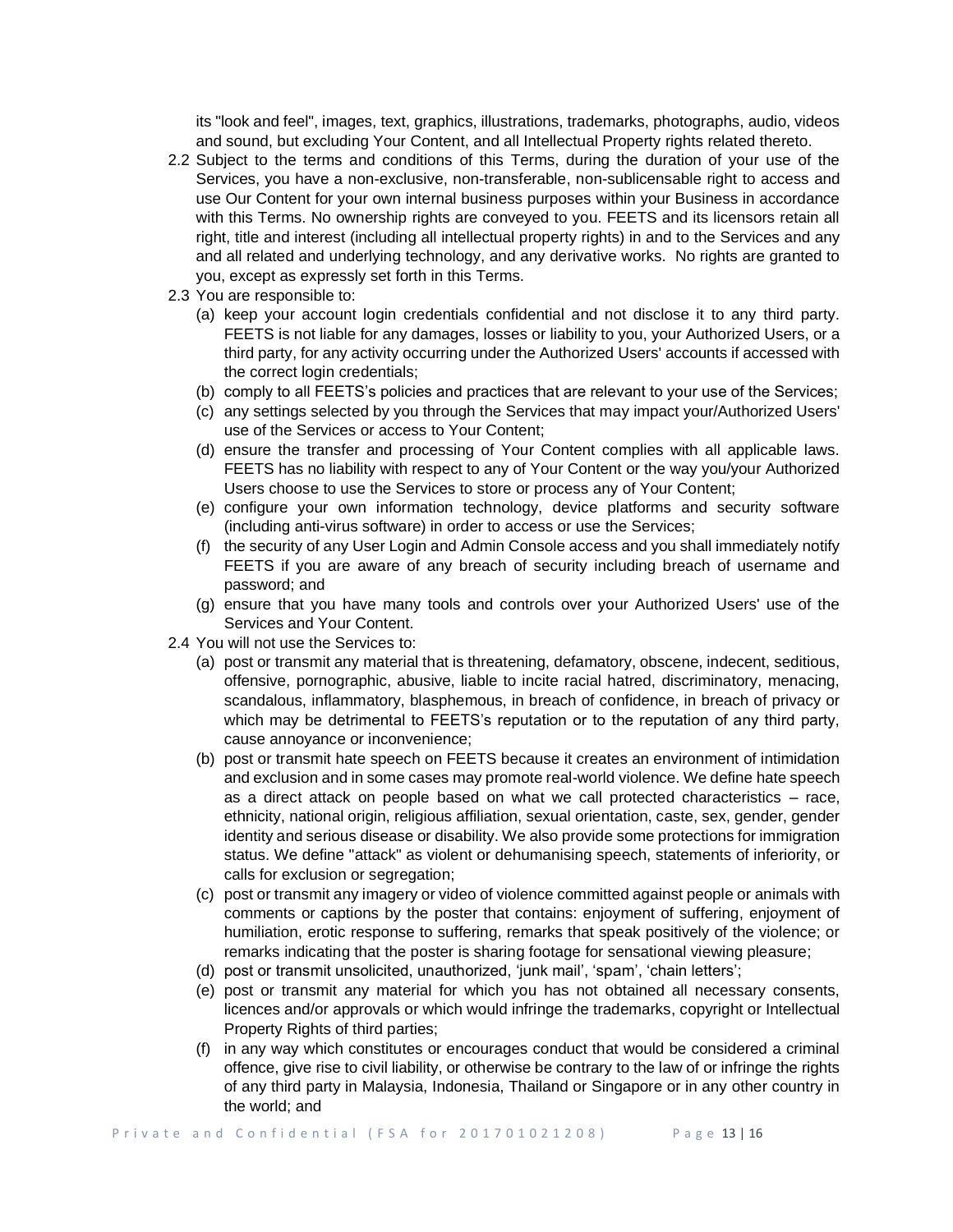- (g) in anyway which is technically harmful (including without limitation, using the Services to transmit or post computer viruses, logic bombs, trojan horses, worms, harmful components, corrupted data or other malicious software or harmful data).
- 2.5 You shall not:
	- (a) share User Login details with any third party, share User Login access with multiple Authorised Users or provide access to the Services for the benefit of third parties;
	- (b) alter any part of the Services, remove any notice of proprietary rights from the Services or reverse engineer the Services
	- (c) copy, develop or build any similar application as to the Apps and the Services; and
	- (d) challenge FEETS's Intellectual Property Rights in the Services, except for content posted by your Business or users.
- 2.6 FEETS may at our sole discretion, and by giving prior notice to you, suspend or cancel your Subscription or access to the Services either for all Authorised Users or for individual Authorised Users if you breach any of this Terms.

# **3. YOUR CONTENT**

- 3.1 You represent and warrant that you have or have secured all necessary rights (including Intellectual Property Rights) and permissions to share, distribute, publish and make available the content, materials and information, including without limitation, information about other users or your Business, audio recordings, photographs, videos, documents or other materials that you create, send, submit, upload, publish, display, link or customize, store or transmit in connection with the Services ("Your Content") and license Your Content, and that Your Content will not infringe the rights of any third party. FEETS does not claim ownership to Your Content, except for Our Content that we license to you, which may be incorporated into Your Content.
- 3.2 Certain features of the Services enable you to submit or share Your Content to the Services or with other users. You understand that if you do this, Your Content will be visible to others and you agree that they may freely view, use, distribute, reproduce, display, adapt and transmit Your Content in connection with their use of the Services.
- 3.3 In consideration of your access and use of the Services, you grant us, for the duration of your use of the Services, a worldwide, non-exclusive, unlimited, non- transferable, sub-licensable, fully paid-up, royalty-free licence to use/store Your Content, as required or permitted by this Terms; or as otherwise agreed with you in writing. This licence ends on the earliest of the dates when Your Content or user account is deleted. However, you understand that removed content may persist in backup copies for a reasonable period of time.
- 3.4 FEETS will process Your Content only by your instructions and are not responsible for any Your Content or the way you/your Authorized Users choose to use the Services to store or process any Your Content.
- 3.5 FEETS recognizes that in the course of carrying out our obligations under this Terms, we may have access to the Confidential Information belonging or pertaining to Your Content and in this respect, We hereby undertakes on behalf of ourself and all persons and entities that we has been granted access to Yor Content and Confidential Information in accordance with this Terms that:-
	- (a) we shall not use or copy Your Content for any reason other than for the purposes of providing the Services; and
	- (b) we shall comply with all applicable laws pertaining to the privacy of Your Content.
- 3.6 You and your Authorized Users shall be solely responsible for Your Content and the consequences of posting, submitting or sending Your Content on or to the Services. You further agree that you will not submit to the Services any of Your Content or other material that is contrary to applicable local, national, and international laws and regulations.
- 3.7 We accept no responsibility for the accuracy or otherwise of Your Content that we store and process on your behalf. During the period in which you have a FEETS user account, you may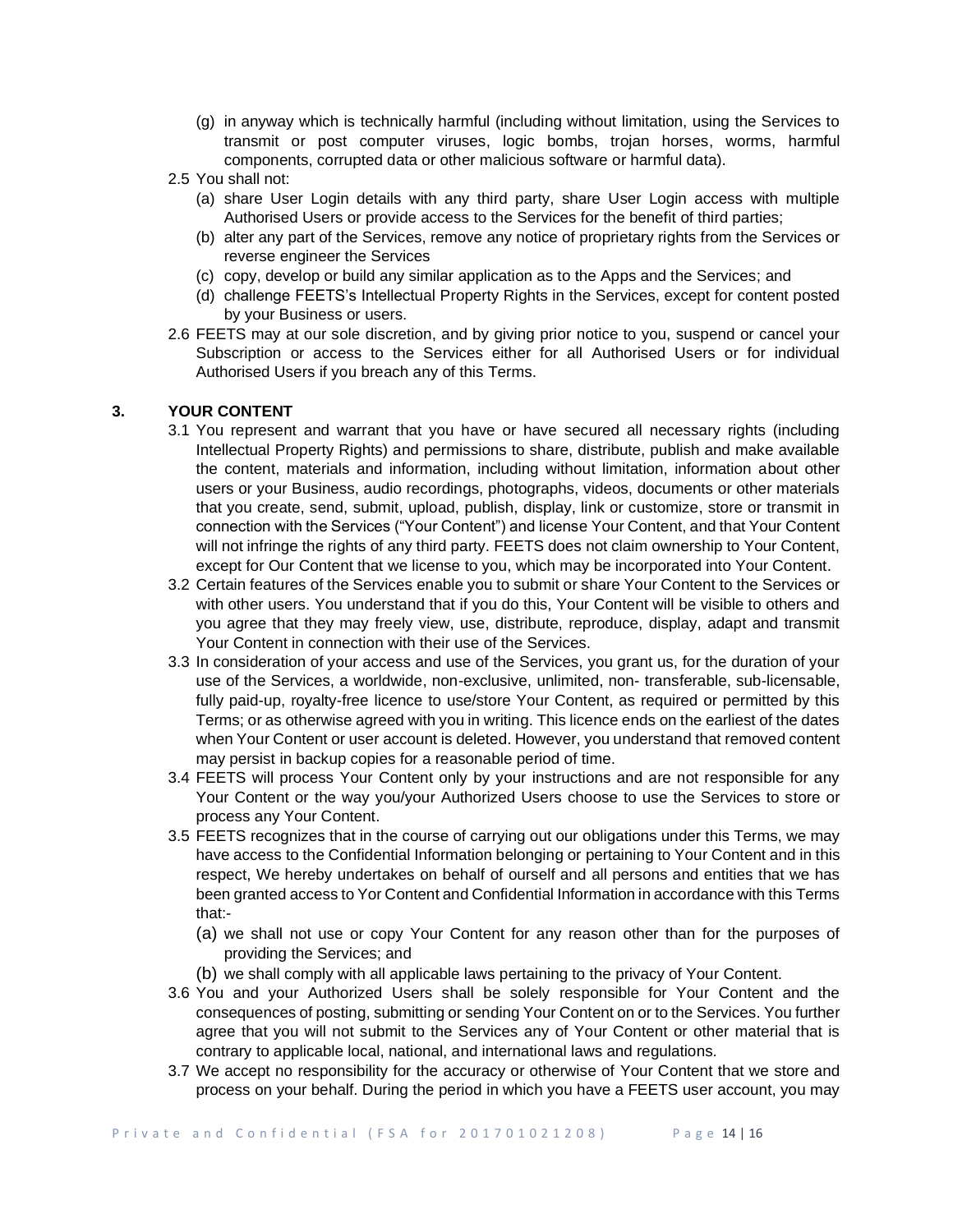delete Your Content stored on the Services. The creation of backup copies of Your Content is your sole responsibility, and we are not liable for any loss of or damage to Your Content.

3.8 We may deploy automated technologies to detect child pornography or other abusive material that may harm our Services, users or others. We reserve the right, but, to the maximum extent allowable by law, disclaim any obligation to edit, suspend access to, limit distribution of or remove any of Your Content that we determine to be in breach of this Agreement.

# **4. PRIVACY POLICY AND SECURITY**

- 4.1 You should refer to the FEETS Privacy Policy for more details on how Your Content and data submitted to us or created as part of your use of the Services is managed.
- 4.2 We will take appropriate technical and organisational security measures against unauthorised or unlawful access to, use of or processing of your Content.

### **5. THIRD-PARTY WEBSITES**

Our Content may contain links to third-party websites. This does not imply our endorsement of any website, and we are not responsible for the actions, content, information or data of third-party websites or actions or any links contained in them, or any changes or updates to them. Third-party websites will likely provide their own terms and conditions of use and privacy policies that may apply to you.

# **6. SUSPENSION AND TERMINATION**

- 6.1 We may terminate your account or this Terms (in whole or in part) for any reason at any time.
- 6.2 We reserve the right to limit your access to, change, withdraw, suspend or discontinue the Services (or a part of them) at any time, at our sole discretion, without providing notice to you. We may do so, for example, if we are no longer able to provide a Service, if user feedback suggests that we need to make a change, due to technology improvements, or if our third-party service providers stop permitting us to use or provide access to their resources.
- 6.3 If your FEETS user account or the Services are terminated, your right to access and use the Services and Your Content immediately ends and any licences granted under this Terms shall terminate.

### **7. WARRANTIES AND LIMITATION OF LIABILITY**

- 7.1 You will resolve any claim, cause of action or dispute (claim) that you have with us, which arises out of or relates to this Terms or FEETS application exclusively in Malaysia, and you agree to submit to the jurisdiction of the Malaysian law and courts for the purpose of litigating all such claims. The laws of Malaysia will govern this Terms, as well as any claim that might arise between you and us, without regard to conflict of law provisions.
- 7.2 If anyone brings a claim against us in relation to your actions, content or information on FEETS, you will indemnify and hold us harmless from and against all damages, losses and expenses of any kind (including reasonable legal fees and costs) related to such claim. Although we provide rules for user conduct, we do not control or direct users' actions on FEETS and are not responsible for the content or information that users transmit or share on FEETS. We are not responsible for any offensive, inappropriate, obscene, unlawful or otherwise objectionable content or information that you may encounter on FEETS. We are not responsible for the conduct, whether online or offline, of any user of FEETS.
- 7.3 WE TRY TO KEEP FEETS UP, BUG-FREE AND SAFE, BUT YOU USE IT AT YOUR OWN RISK. WE ARE PROVIDING FEETS AS IS, WITHOUT ANY EXPRESS OR IMPLIED WARRANTIES INCLUDING, BUT NOT LIMITED TO, IMPLIED WARRANTIES OF MERCHANTABILITY, FITNESS FOR A PARTICULAR PURPOSE AND NON-INFRINGEMENT. WE DO NOT GUARANTEE THAT FEETS WILL ALWAYS BE SAFE, SECURE OR ERROR-FREE OR THAT FEETS WILL ALWAYS FUNCTION WITHOUT DISRUPTIONS, DELAYS OR IMPERFECTIONS. FEETS IS NOT RESPONSIBLE FOR THE